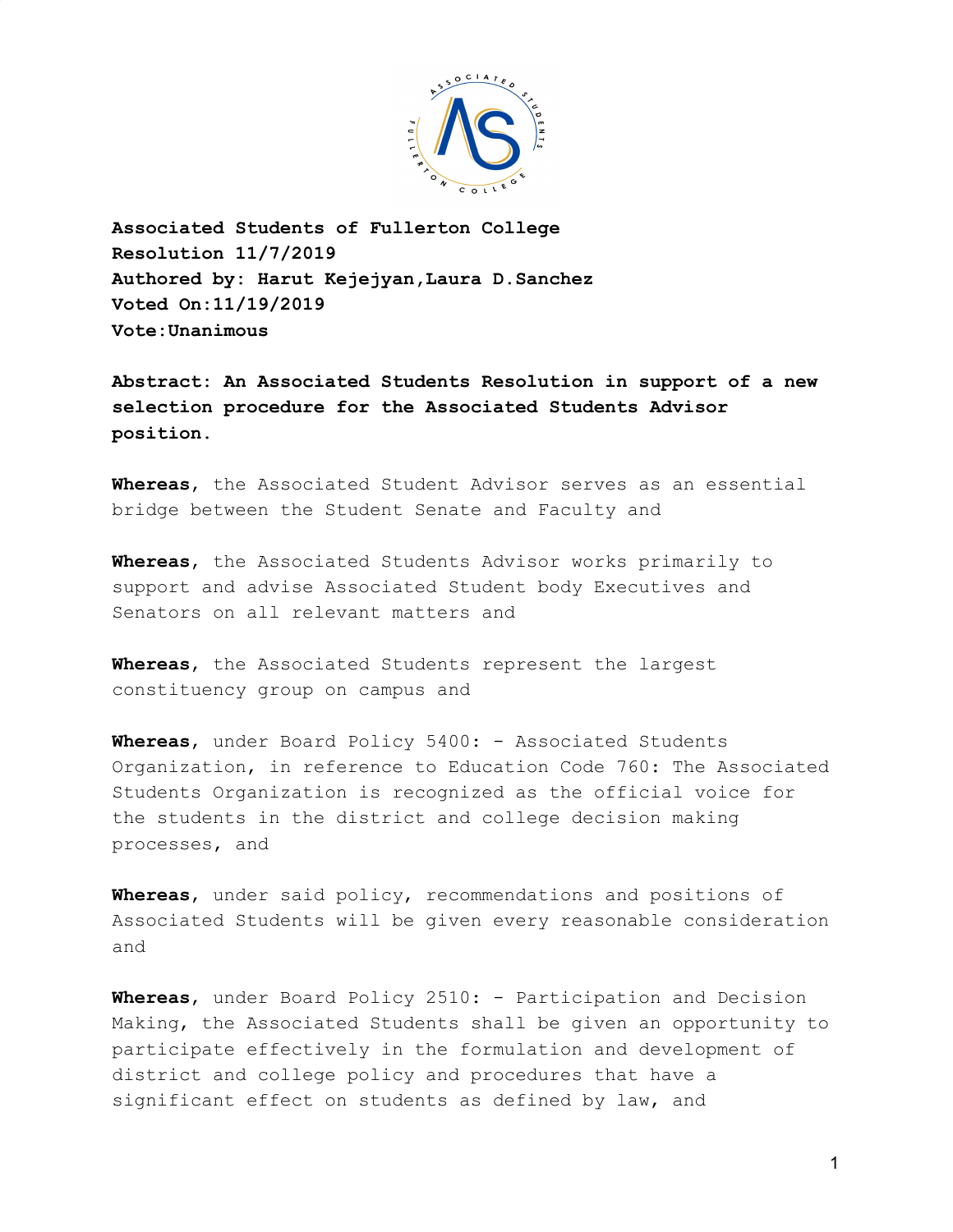

**Whereas**, the selection of the faculty member who will advise Associated Students will have a direct significant impact on students and their student government, and

**Whereas**, the selection of student representatives to serve on district and college committees shall be made after consultation with Associated Students and

**Whereas**, the Associated Students advisor position is unique in relation to other positions on campus with reassigned time, and

**Whereas**, Associated Students currently have no involvement in the decision making process for said position, and

**Whereas**, the Associated Students should have majority decision making power when selecting the new Advisor, and

**Whereas**, faculty must support decisions with students best interests in mind.

**THEREFORE BE IT RESOLVED THAT** - Associated Students must be involved in the decision making process for any Associated Student Faculty Advisor applicants, and

BE IT FURTHER RESOLVED THAT - said process must include all elected Associated Students Executives Officers as voting members of the committee, and

**BE IT FURTHER RESOLVED THAT** - the number of total faculty shall not exceed the total number of students on the selection committee, and

**BE IT FURTHER RESOLVED THAT** - Associated Students must at all times hold the majority vote